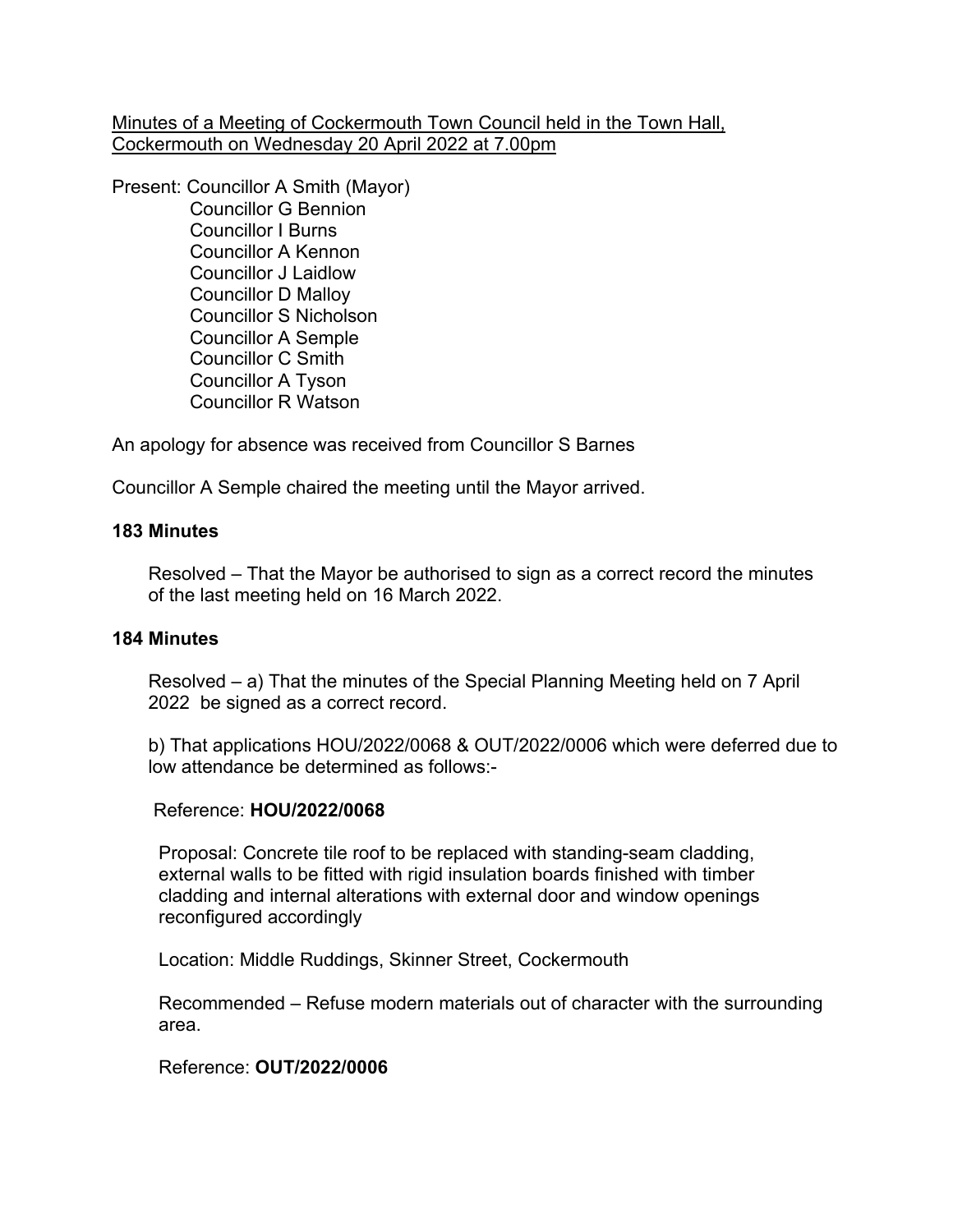Proposal: Outline application for a commercial development (use class E (g)) including access to junction

Location: Low Road, Cockermouth

Recommended – Approval

 c) That May special planning be held on Tuesday 3 May 2022 due to the bank holiday.

 d) That June special planning be held on Tuesday 31 May 2022 due to the bank holiday.

## **185 Declaration of Interest**

Councillor Malloy declared an interest in planning application OUT/2022/0006 due to being an employee of United Utilities.

Councillor Smith chaired the meeting from this point onwards.

## **186 Mayor's Announcements**

None declared

#### **187 Public Participation**

There was no public participation.

#### **188 Planning Applications**

HOU/2022/0064

Alterations to roof and incorporate a roof deck

7a Station Street

Recommended – This item was withdrawn prior to the meeting.

FUL/2022/0072

 To remove roof coverings on unit 1-7 due to the deterioration of the clay tiles, battens and roofing felt and remove guttering

Lakeland Business Park

Recommended – Approval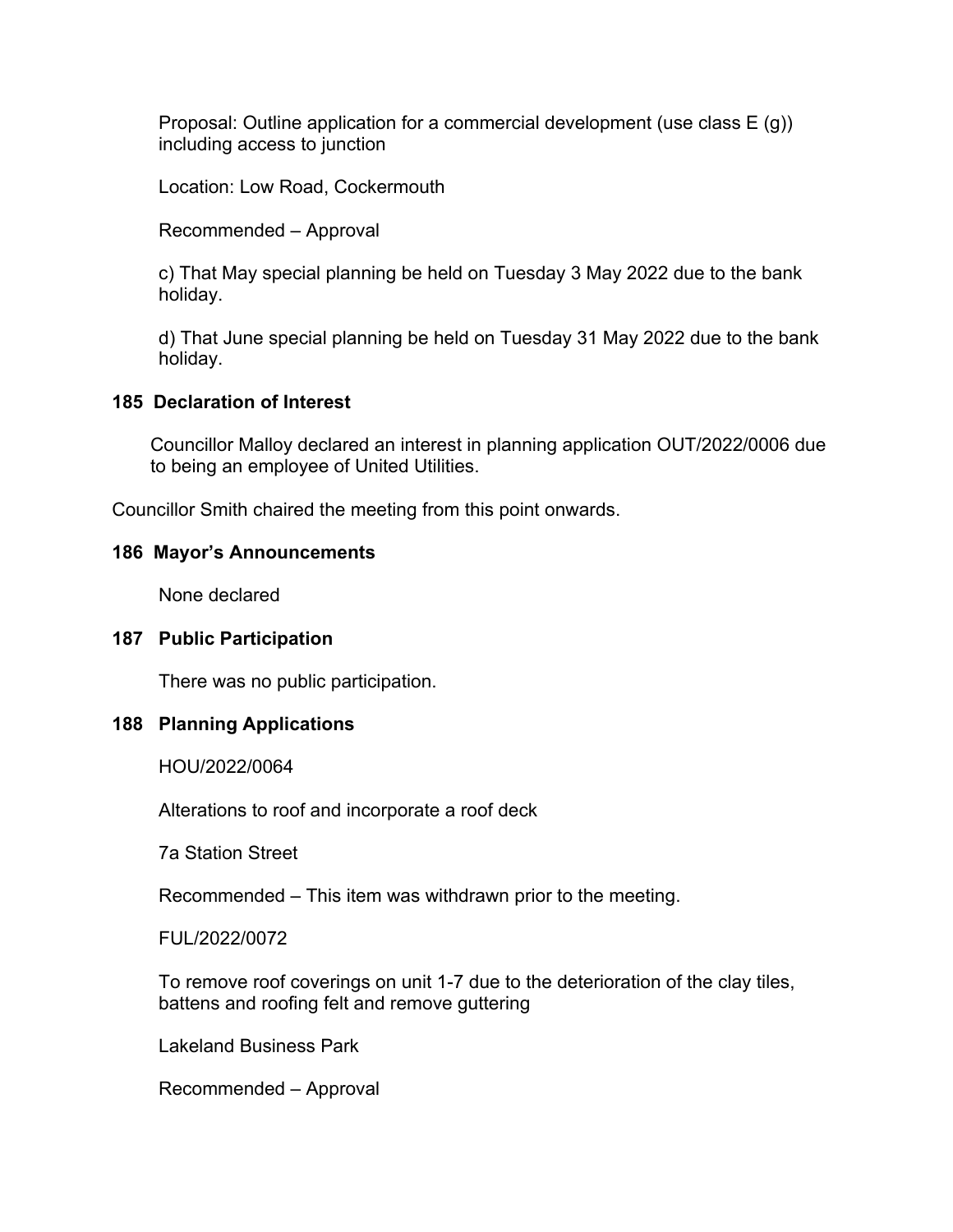## HOU/2021/0102

Replacement Window

17, Cocker Lane

Recommended – Approval

LBC/2022/0016 & FUL/2022/0073

 LBC for internal alterations for creation of a single dwelling (second floor level of Main Street Frontage Building)

Wordsworth Hotel, Main Street

Recommended – Approval

#### **189a Schedule of Payments**

Resolved – That payments in the sum of £18,358.72 be approved.

## **189b Financial Budget Comparison**

Agreed – That financial budget comparison between 1/4/21 and 31/3/22 be agreed and noted.

# **189c Accounts for the Year Ended 31 March 2022**

 Resolved – That the accounts for the year ended 31 March 2022 be agreed and noted.

#### **190 Correspondence**

#### **190a Local Government Reorganisation Newsletters**

Work was underway to ensure that each new Council has a robust and viable budget in place for Vesting Day.

 Each Council has established an experienced working group to oversee the election arrangements. Joint Committees first meetings are scheduled.

 The Cumbria Local Government Reorganisation Structural Changes Order (SCO) completed its passage through both houses of Parliament this week and has received Ministerial signature.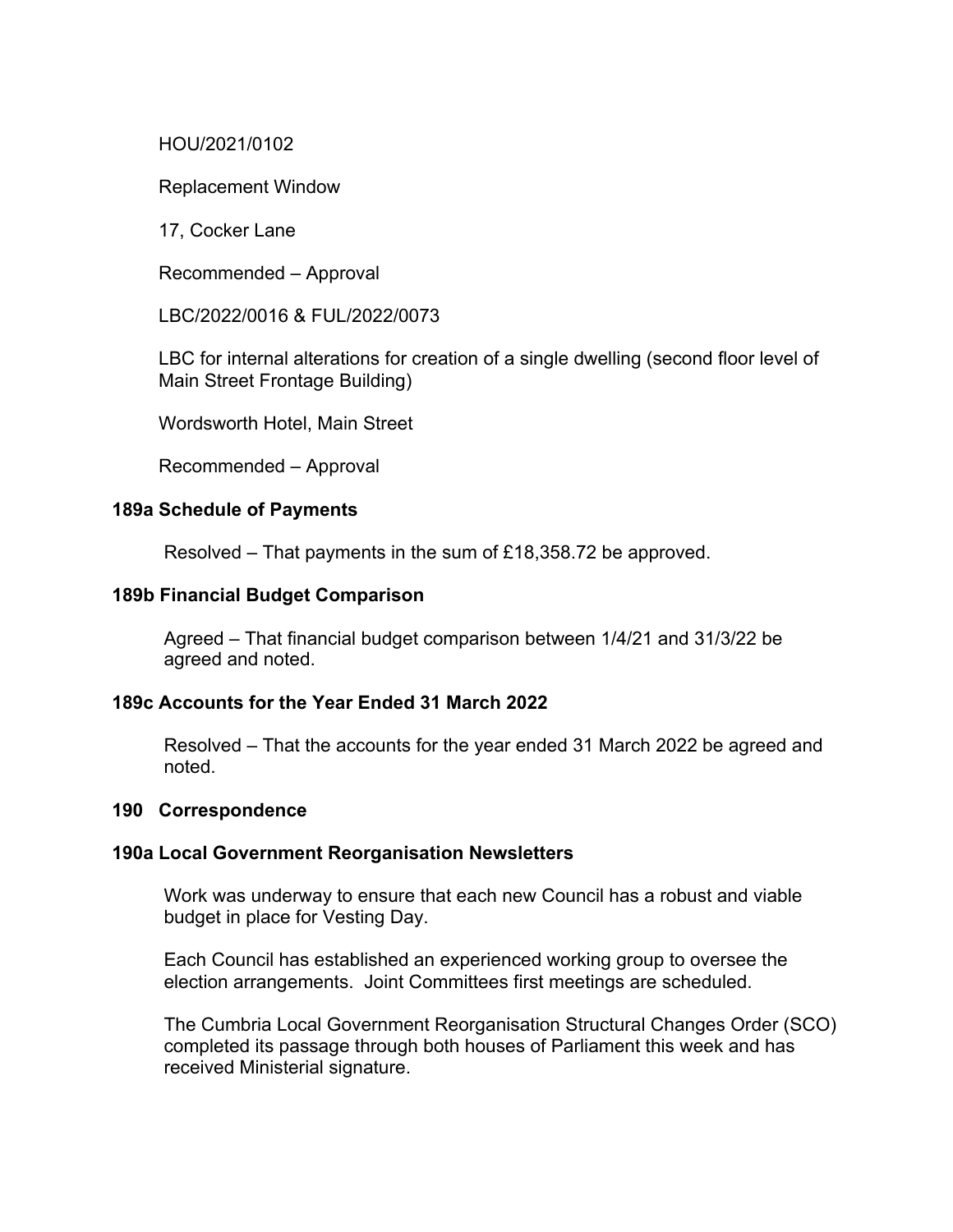New websites have been set up for the Shadow Authorities for the two new councils.

Agreed – That the content of the various Newsletters be noted.

# **190b Cockermouth Festivals Group– Annual Report for 2020-21**

Agreed – a) That the contents of the report be noted.

b) That a grant of £500 be agreed towards the cost of Cockermouth Live! 2022

# **190c Banner Poles**

Resolved – That Cockermouth Festivals Group be allowed to put banners up promoting Cockermouth Live! 2022 on banner poles 16,8,23,27,31,15,19,22,26 & 30 from 8/6/22 to 4/7/22.

## **190d Greyrigg Play Area**

Those present accepted Councillor Watson's kind offer to insert a couple of paving slabs next to the rubbish bin on the Greyrigg Avenue Play Park.

Resolved – That two slabs be placed flush beside the litter bin.

# **190e Inappropriate Shop Signage & Deteriorating Shop Frontages**

Cockermouth & District Civic Trust is concerned that standards have been slipping and that Allerdale Borough Council have not been as rigorous in enforcement as they might have been.

 Councillors A Smith, A Tyson & A Kennon had been invited to a meeting on 20 May 2022 to identify and agree the current issues.

Resolved – That Councillors A Smith, A Tyson & A Kennon report back.

#### **191 Clerk's Report**

Resolved – a) That the contents of the report be noted.

 b) That Councillor I Burns replaces Councillor J Laidlow on the Metalcraft Community Fund panel.

 c) That meetings commence around the chamber table from our AGM in May 2022

d) That the Town Clerk investigates how to raise the profile of the TIC